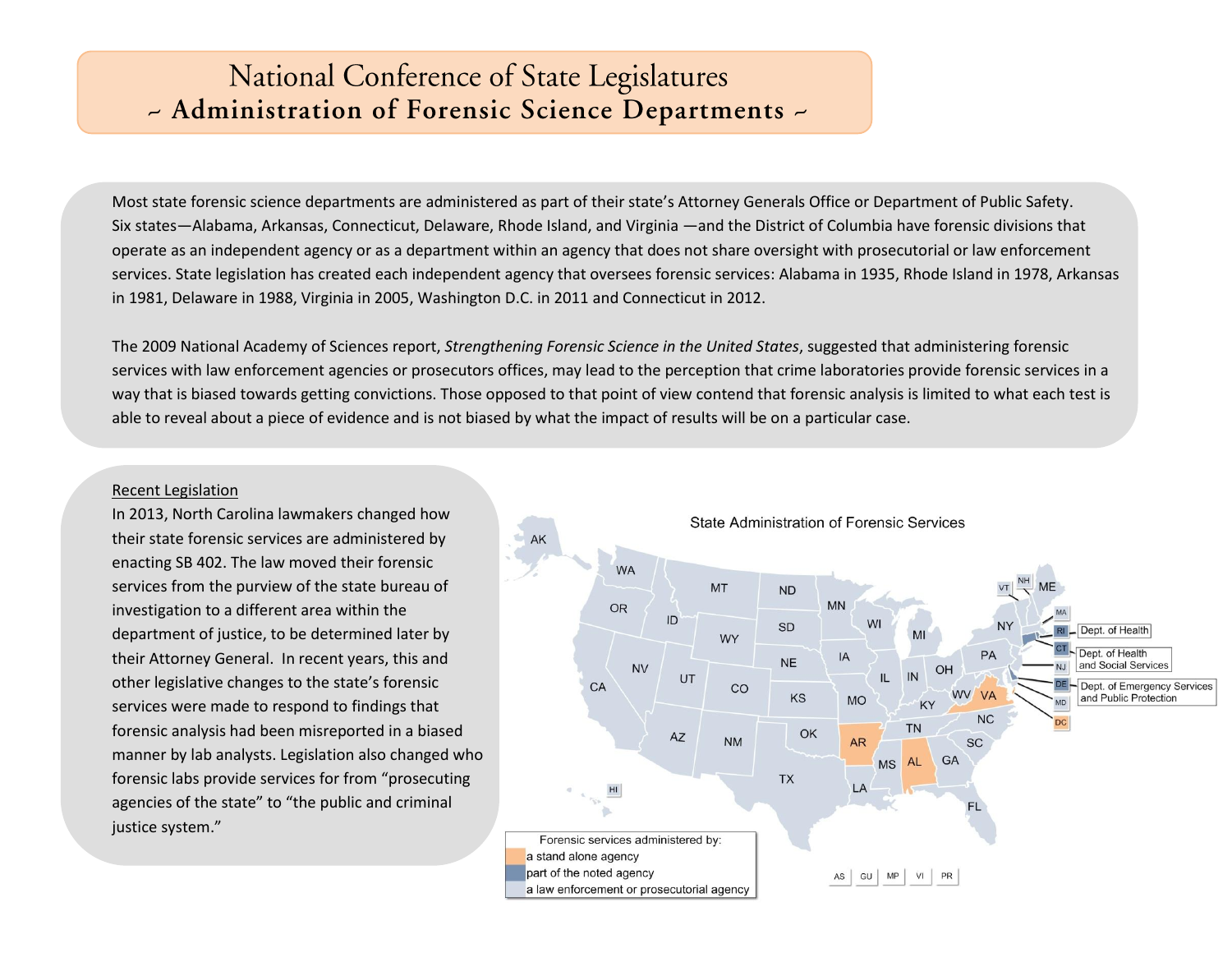| <b>State &amp; Statute</b>                              | <b>Entity Administering Forensic Services</b>                                                  | <b>Under Prosecutor</b><br>or Law<br><b>Enforcement?</b> | <b>Relevant Administrative</b><br><b>Codes</b> |
|---------------------------------------------------------|------------------------------------------------------------------------------------------------|----------------------------------------------------------|------------------------------------------------|
| Alabama<br>§§ 36-18-1 through 39                        | Alabama Department of Forensic Sciences                                                        | N <sub>o</sub>                                           | Al. Admin Code Ch. 370                         |
| Alaska<br>§§44.41.025, 44.41.035                        | Department of Public Safety                                                                    | Yes                                                      |                                                |
| Arizona<br>§§ 41-1771, 2411, 2415, 2418                 | Department of Public Safety                                                                    | Yes                                                      |                                                |
| Arkansas<br>§§ 12-12-301, 12-12-1101 through<br>1120    | <b>State Crime Laboratory</b>                                                                  | N <sub>o</sub>                                           | AR Admin. Code 171.00                          |
| California<br>Penal Code §§ 295 through 300.3,<br>11060 | Bureau of Forensic Sciences of the Department of Justice                                       | Yes                                                      |                                                |
| Colorado<br>\$24-33.5-412                               | Colorado Bureau of Investigation                                                               | Yes                                                      |                                                |
| Connecticut<br>$\S$ § 29-7b, 54-102(j)                  | Division of Scientific Services                                                                | No                                                       | CT Reg. of State Agencies §§<br>$54 - 102i$    |
| Delaware<br>Tit. 29 §§ 4708, 4713                       | Office of Chief Medical Examiner, Forensic Science<br>Laboratory                               | N <sub>o</sub>                                           |                                                |
| District of Columbia<br>$$5-1501$                       | Department of Forensic Sciences                                                                | N <sub>o</sub>                                           |                                                |
| Florida<br>§§ 943.04, 943.325                           | Criminal Justice Investigations and Forensic Science<br>Program, Department of Law Enforcement | Yes                                                      | FL Admin. Code r.11D-6                         |
| Georgia<br>$$35-3-151$                                  | Division of Forensic Sciences, Georgia Bureau of<br>Investigation                              | Yes                                                      |                                                |
| Hawaii<br>§§ 844D-1, 2, 51 through 57                   | Police Department of the City of Honolulu                                                      | Yes                                                      |                                                |
| Idaho<br>$$19-5503$                                     | Bureau of Forensic Services, Idaho State Police                                                | Yes                                                      |                                                |
| Illinois<br>Ch. 60 § 2605/2605-40,<br>Ch. 730 § 5/5-4-3 | Department of State Police, Division of Forensic Services                                      | Yes                                                      | 20 Il. Admin. Code § 1285                      |
| Indiana<br>§§ 10-13-6-1 through 22                      | Department of State Police                                                                     | Yes                                                      |                                                |
| Iowa<br>§691.1                                          | Division of Criminal Investigation, Department of Public<br>Safety                             | Yes                                                      | 661 Ia. Admin. Code §<br>150.1(691)            |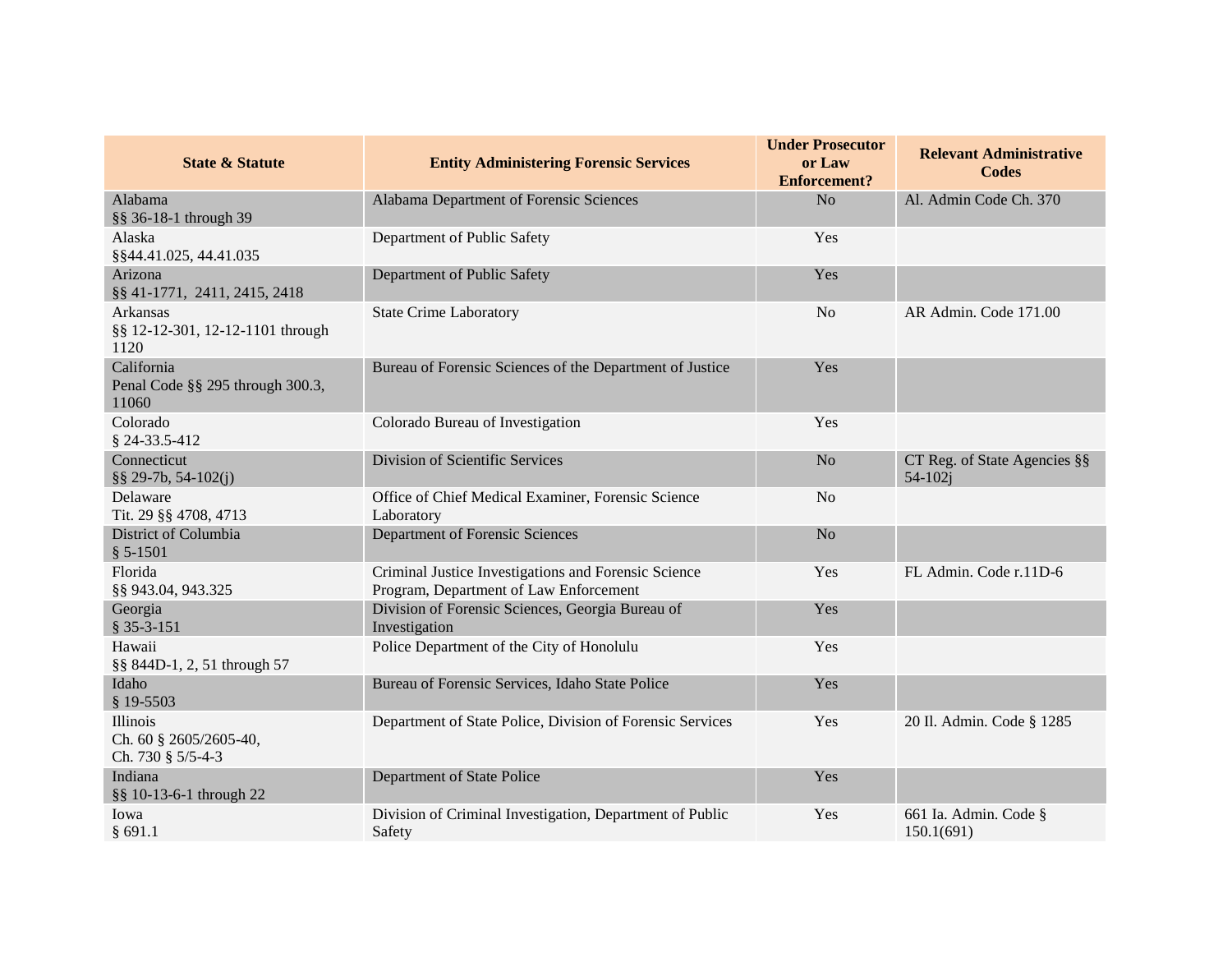| <b>State &amp; Statute</b>                         | <b>Entity Administering Forensic Services</b>           | <b>Under Prosecutor</b><br>or Law<br><b>Enforcement?</b> | <b>Relevant Administrative</b><br><b>Codes</b> |
|----------------------------------------------------|---------------------------------------------------------|----------------------------------------------------------|------------------------------------------------|
| Kansas<br>§§ 75-712, 21-2511                       | Kansas Bureau of Investigation                          | Yes                                                      | Ks. Admin. Regs. 10-21                         |
| Kentucky<br>§ 17.175                               | Department of Kentucky State Police forensic laboratory | Yes                                                      | 502 Ky. Admin. Regs. 32:010                    |
| Louisiana<br>§§ 15:605, 6, 8                       | <b>State Police</b>                                     | Yes                                                      | La. Admin. Code Tit. 55 pt. 1<br>§ 2701        |
| Maine<br>Tit. 25 §§ 1571 through 1578              | Maine State Police Crime Laboratory                     | Yes                                                      |                                                |
| Maryland<br>Public Safety §2-501 (2013)            | Department of State Police                              | Yes                                                      | Md. Code of Regs. Tit. 29<br>Subtitle 05       |
| Massachusetts<br>Ch. 22E                           | Department of State Police                              | Yes                                                      | 515 Ma. Code of Regs. Ch. 2                    |
| Michigan<br>\$28.172                               | Department of State Police                              | Yes                                                      | Mi. Admin. Code R. 28.5051                     |
| Minnesota<br>§ 299C.155                            | <b>Bureau of Criminal Apprehension</b>                  | Yes                                                      |                                                |
| Mississippi<br>§§ 45-1-27, 45-33-37                | Department of Public Safety                             | Yes                                                      |                                                |
| Missouri<br>§ 650.105                              | Department of Public Safety/ State Highway Patrol       | Yes                                                      |                                                |
| Montana<br>§§ 44-3-301, 44-6-101 through 110       | Department of Justice                                   | Yes                                                      | MT Admin. R.Tit. 23 Ch. 4                      |
| Nebraska<br>§§ 81-2010, 29-4104                    | Nebraska State Patrol                                   | Yes                                                      |                                                |
| Nevada<br>§ 176.0913                               | DNA Database: Department of Corrections                 | Yes                                                      |                                                |
| New Hampshire<br>§§ 106-B:2-a, 651-C:1 through C:7 | <b>State Police</b>                                     | Yes                                                      |                                                |
| New Jersey<br>$$53:1-20.24$                        | Division of State Police                                | Yes                                                      | NJ Admin. Code 13:81                           |
| New Mexico<br>§§9-19-7, 29-16-1 through 13         | Department of Public Safety                             | Yes                                                      | N.M. Admin. Code 10.14.200                     |
| New York<br>Exec. Law §§ 216-a, 995-b, c           | Division of State Police                                | Yes                                                      | 9 NY Comp Codes Rules and<br>Regs §6190        |
| North Carolina<br>$$114-16$                        | State Bureau of Investigation                           | Yes                                                      |                                                |